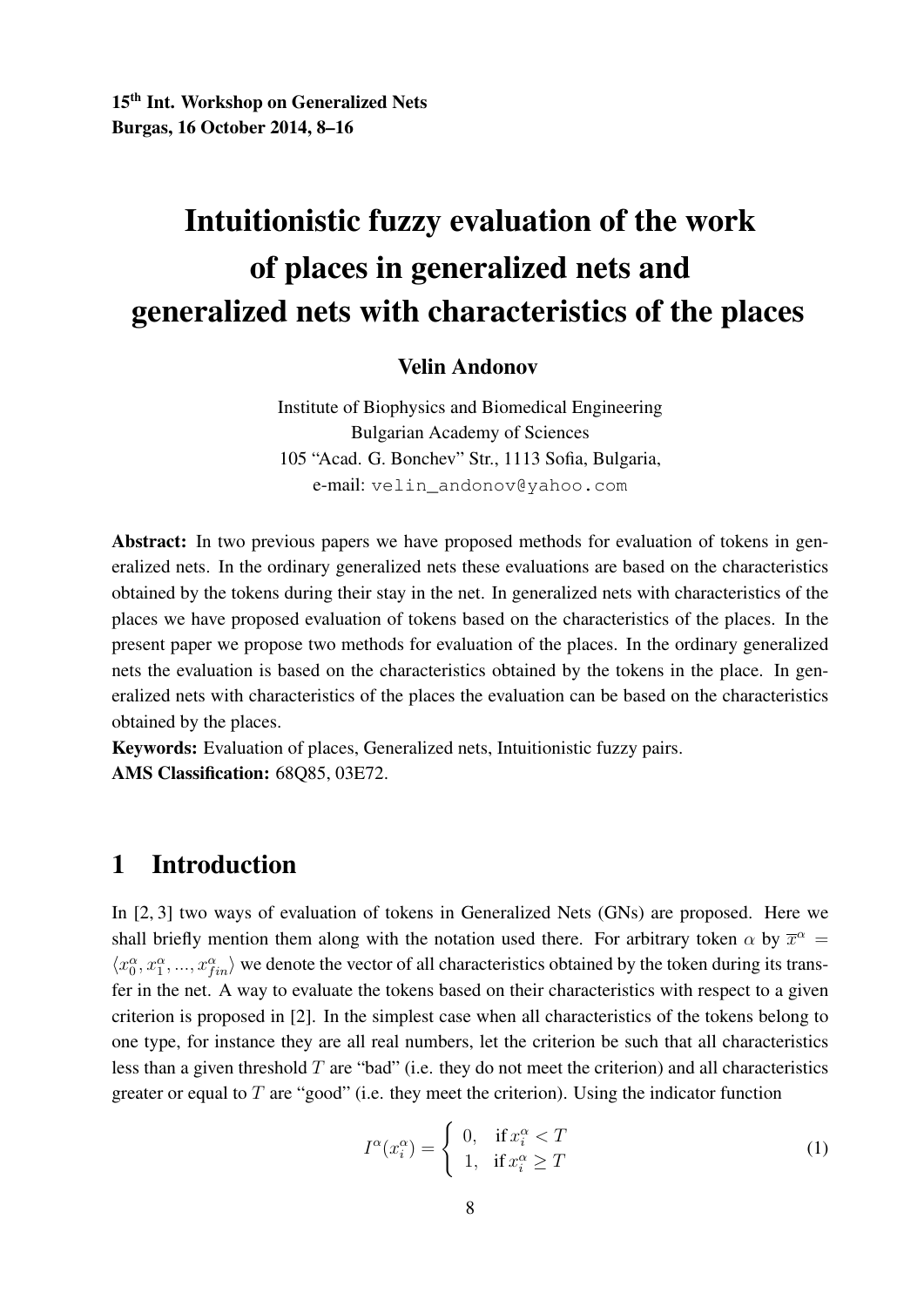an evaluation of the token  $\alpha$  with respect to the criterion can be obtained through the function

$$
\mu_{\alpha} = \frac{\sum_{i=0}^{fin} I^{\alpha}(x_i^{\alpha})}{fin + 1}.
$$
\n(2)

In this special case,  $\mu_{\alpha}$  is a fuzzy membership function (see [8]).

In the definition of GN there is no restriction over the types of characteristics that a token can receive. We may have tokens the characteristics of which belong to one type as well as tokens the characteristics of which belong to different types. For instance take the vector with characteristics  $\langle 5, 6, "blue", "green", 0, 12 \rangle$ . For such vector we cannot determine whether the characteristic *"green"* satisfy a cretrion of evaluation that regards numerical characteristics. Therefore, the criterion of evaluation may be such that we have two disjoint sets  $\Delta^{\alpha}$  and  $\Xi^{\alpha}$  the first of which is the set of all characteristics that satisfy the criterion while the second is the set of all characteristics that do not satisfy the criterion. In such case, through the indicator functions of these two sets:

$$
I_{\Delta}^{\alpha}(x_i^{\alpha}) = \begin{cases} 0, & \text{if } x_i^{\alpha} \notin \Delta^{\alpha} \\ 1, & \text{if } x_i^{\alpha} \in \Delta^{\alpha} \end{cases},
$$
 (3)

$$
I_{\Xi}^{\alpha}(x_i^{\alpha}) = \begin{cases} 0, & \text{if } x_i^{\alpha} \notin \Xi^{\alpha} \\ 1, & \text{if } x_i^{\alpha} \in \Xi^{\alpha} \end{cases}, \tag{4}
$$

token  $\alpha$  can be evaluated with the pair  $\langle \mu_{\alpha}, \nu_{\alpha} \rangle$  where

$$
\mu_{\alpha} = \frac{\sum_{i=0}^{fin} I_{\Delta}^{\alpha}(x_i^{\alpha})}{fin + 1},
$$
\n(5)

$$
\nu_{\alpha} = \frac{\sum_{i=0}^{fin} I_{\Xi}^{\alpha}(x_i^{\alpha})}{fin + 1}.
$$
\n(6)

It is easy to see that  $\mu_\alpha, \nu_\alpha \in [0, 1]$  and  $\mu_\alpha + \nu_\alpha \leq 1$ . The pair  $\langle \mu_\alpha, \nu_\alpha \rangle$  is an intuitionistic fuzzy pair (see [7]). The number  $\pi_{\alpha} = 1 - \mu_{\alpha} - \nu_{\alpha}$  is the degree of indeterminacy of the evaluation. In [3] two sources of indeterminacy are pointed out: indeterminacy due to the criterion; and indeterminacy due to the GN model.

Further, in the same paper, weights for the characteristics are considered. The use of weights allows for the time moments when the characteristics are obtained to be taken into account. One justification for this is that it is natural to think that the newly obtained characteristics are more important for the evaluation than those obtained in the past. In another scenario, the weights can be connected with the places so as to give more importance to particular places.

The tokens in GNs do not preserve all of their characteristics during their stay in the net. Therefore, in order to evaluate the tokens on the basis of all characteristics during the functioning of the net we need to store the characteristics of those tokens which are object of evaluation. In [2] a modification of a given GN model is proposed which allows for the evaluations to be obtained after each transfer of token during the functioning of the net.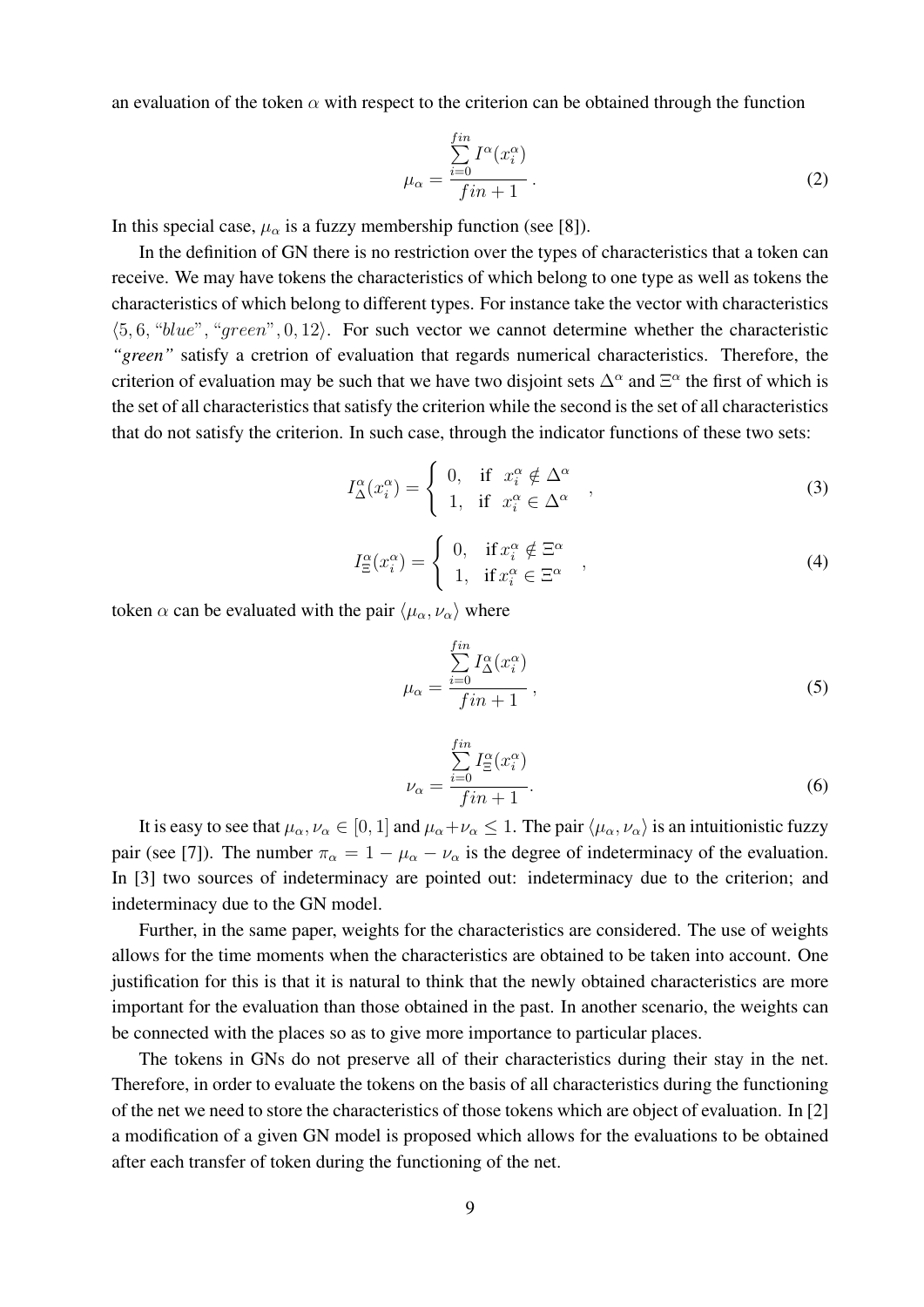Evaluation of tokens in Generalized Nets with Characteristics of the Places (GNCP) based on the characteristics obtained by the places is proposed in [3]. GNCP as defined in [1] is the ordered four-tuple

$$
E = \langle \langle A, \pi_A, \pi_L, c, f, \theta_1, \theta_2 \rangle, \langle K, \pi_K, \theta_K \rangle, \langle T, t^0, t^* \rangle, \langle X, Y, \Phi, \Psi, b \rangle \rangle, \tag{7}
$$

where all components with the exception of the characteristic functions Y and  $\Psi$  have the same meaning as in the standard GNs. Here Y assigns initial characteristics to some of the the places and  $\Psi$  assigns characteristics to some places when tokens enter them. In the graphical representation of GNCP in Fig. 1 the two concentric circles denote that the places can obtain characteristics.



Figure. 1

Let  $\langle l_0, l_1, ..., l_k \rangle$  be the places through which token  $\alpha$  has consecutively passed and as a result characteristic has been assigned to them. Let  $\langle \psi_{l_0}^{\alpha}, \psi_{l_1}^{\alpha}, ..., \psi_{l_k}^{\alpha} \rangle$  be the characteristics obtained by the places upon the entering of the token. Let  $\Delta^{l_j}$  be the set of all possible "good" characteristics, i.e. that satisfy the criterion for evaluation and  $\Xi^{l_j}$  be the set of all "bad" characteristics, i.e. those that do not satisfy the criterion for evaluation of place  $l_j$ . Using the indicator functions of these two sets:

$$
I_{\Delta}^{l_j}(\psi_{l_j}^{\alpha}) = \begin{cases} 0, & \text{if } \psi_{l_j}^{\alpha} \notin \Delta^{l_j} \\ 1, & \text{if } \psi_{l_j}^{\alpha} \in \Delta^{l_j} \end{cases}, \tag{8}
$$

$$
I_{\Xi}^{l_j}(\psi_{l_j}^{\alpha}) = \begin{cases} 0, & \text{if } \psi_{l_j}^{\alpha} \notin \Xi^{l_j} \\ 1, & \text{if } \psi_{l_j}^{\alpha} \in \Xi^{l_j} \end{cases}, \tag{9}
$$

we evaluate the token with the pair  $\langle \mu_{\alpha}^l, \nu_{\alpha}^l \rangle$  where

$$
\mu_{\alpha}^{l} = \frac{\sum\limits_{j=0}^{k} I_{\Delta}^{l_j}(\psi_{l_j}^{\alpha})}{k+1},
$$
\n(10)

$$
\nu_{\alpha}^{l} = \frac{\sum\limits_{j=0}^{k} I_{\Xi}^{l_j}(\psi_{l_j}^{\alpha})}{k+1}.
$$
\n(11)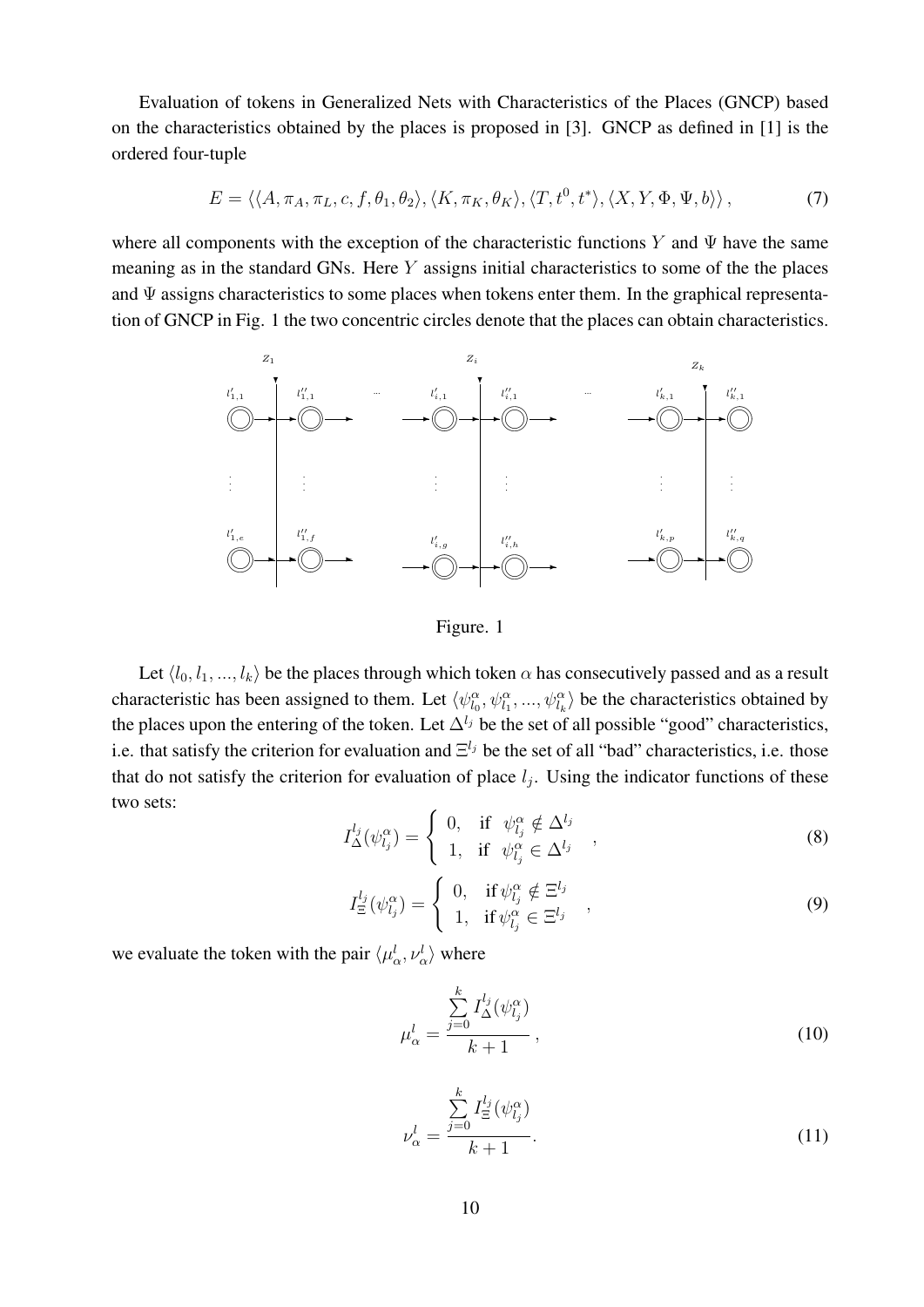Further in [3] evaluations with weights are considered. A modification of a given GNCP which allows for the evaluation to be obtained during the functioning of the net is also proposed.

In the present paper, we look at the problem for evaluation in GNs from different angle. We propose evaluation of the places which in ordinary GNs is based on the characteristics of the tokens obtained in the place and it is, in fact, evaluation of the characteristic function  $\Phi$  which is connected to the place. However, we shall say "evaluation of the place" as usually it is the place that has some physical meaning in the models. One justification for such evaluation to be considered is that the characteristics of the tokens carry information about the place because a given characteristic is obtained not elsewhere but in a particular place. In general the place where a characteristic has been obtained is not included in the characteristic of the token. Thus we need to modify a given GN model so that it can also give evaluation of some of the places.

Operations and relations over transitions and GNs are defined in [4, 5] and many assertions about them are proved. Of these, related to the present paper is the relation ⊂∗. We shall define it for GNCP. Let

$$
E_i = \langle \langle A_i, \pi_A^i, \pi_L^i, c^i, f^i, \theta_1^i, \theta_2^i \rangle, \langle K_i, \pi_K^i, \theta_K^i \rangle, \langle T_i, t_i^0, t_i^* \rangle, \langle X_i, Y_i, \Phi_i, \Psi_i, b_i \rangle \rangle.
$$

**Definition 1.** For every two GNCP  $E_1$  and  $E_2$ :

 $E_1 \subset_* E_2 \underbrace{\text{iff}} (\forall Z_1 \in A_1)(\exists Z_2 \in A_2)(Z_1 \subset Z_2) \& (\pi_A^1 = \pi_A^2 | E_1) \& (\pi_L^1 = \pi_L^2 | E_1) \&$  $(c^1 = c^2 | E_1) \& (f^1 = f^2 | E_1) \& (\theta_1^1 = \theta_1^2 | E_1) \& (\theta_2^1 = \theta_2^2 | E_1) \& (K_1 \subset K_2) \& (\pi_K^1 = \pi_K^2 | E_1) \& (\theta_K^2 = \pi_K^2 | E_1) \& (\theta_K^2 = \pi_K^2 | E_1) \& (\theta_K^2 = \pi_K^2 | E_1) \& (\theta_K^2 = \pi_K^2 | E_1) \& (\theta_K^2 = \pi_K^2 | E_1) \& (\theta_K^2 = \pi_K^2 | E_1) \& (\theta_K^2 = \pi_K^2 | E$  $\theta_K^2 |E_1\rangle \& (T_2 \leq T_1 \leq T_1 + t_1^* \leq T_2 + t_2^*) \& (t_1^0 = t_2^0) \& (X_1 = X_2 |E_1\rangle \& (Y_1 = Y_2 |E_1) \& (\Phi_1 = t_2^0) \& (Y_1 = t_1^*)$  $\Phi_2|E_1\rangle \& (\Psi_1 = \Psi_2|E_1\rangle \& (b_1 \leq b_2|E_1\rangle).$ 

## 2 Evaluation of places on the basis of the characteristics of the tokens

In analogy to the evaluation of the tokens, we shall discuss two ways to evaluate the behavior of a place — first, on the basis of the characteristics obtained by tokens in this place, and second, on the basis of the characteristics of the place in the sense of GNCP.

Let  $l$  be a place of an ordinary GN. We shall consider that it is not input place of the net. Let  $\langle \alpha_1, \alpha_2, ..., \alpha_k \rangle$  be the tokens that have passed through l up to the current time moment and  $\langle x_1^{\alpha_1}, x_1^{\alpha_2}, ..., x_l^{\alpha_k} \rangle$  be the vector with characteristics assigned to the tokens. We assume that for every token a criterion for evaluation is set such that we have two sets of possible characteristics  $-\Delta^{\alpha_i}$  and  $\Xi^{\alpha_i}$  — which are respectively the set of "good" (those that satisfy the criterion) and "bad" (those that do not satisfy the criterion). Using the indicator functions of these two sets we obtain evaluation of place l in the form of IFP  $\langle \mu_l^{\alpha}, \nu_l^{\alpha} \rangle$ , where

$$
\mu_l^{\alpha} = \frac{\sum\limits_{j=1}^k I_{\Delta}^{\alpha_j}(x_l^{\alpha_j})}{k},\tag{12}
$$

$$
\nu_l^{\alpha} = \frac{\sum\limits_{j=1}^k I_{\Xi}^{\alpha_j}(x_l^{\alpha_j})}{k}.
$$
\n(13)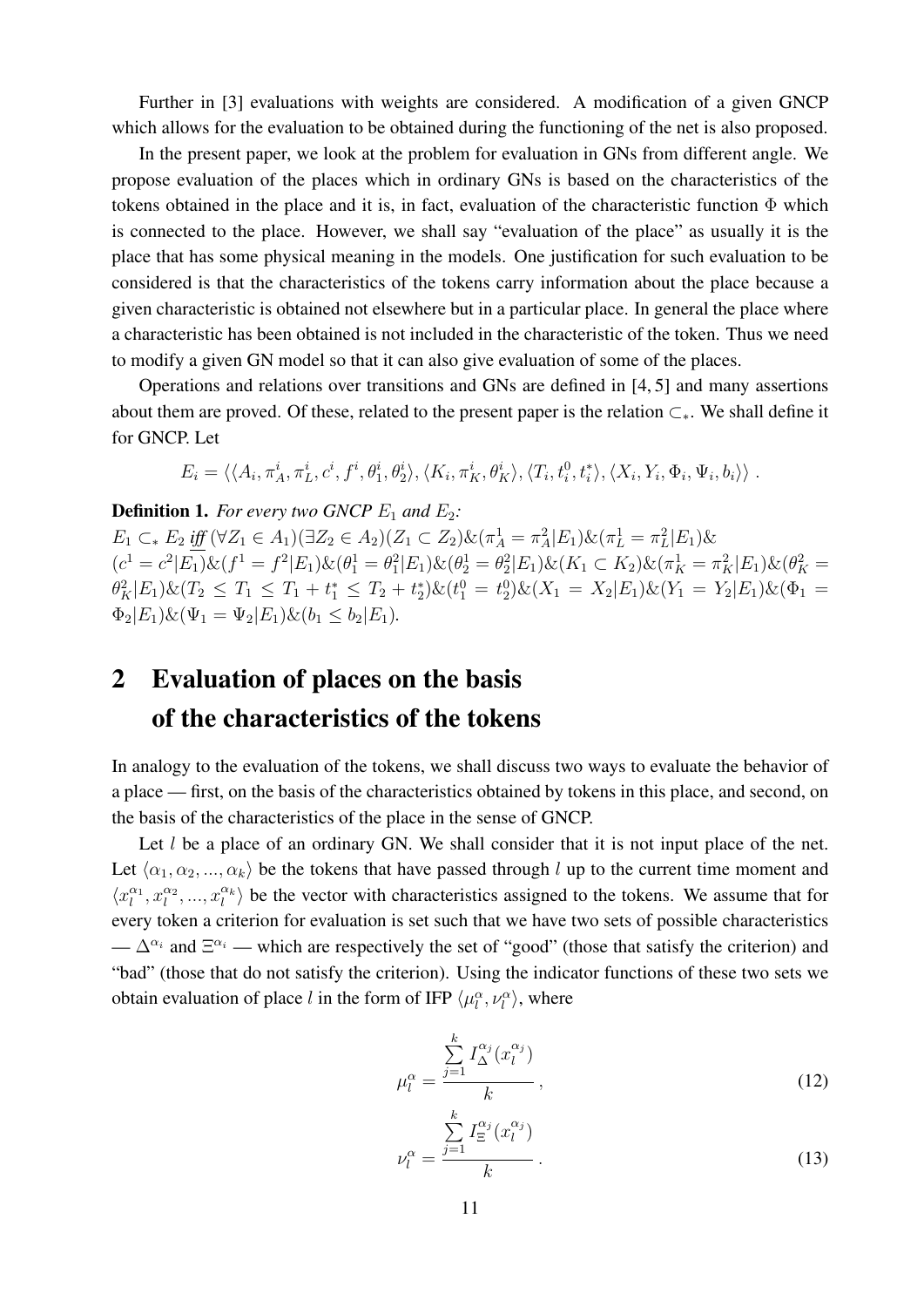Similarly to the evaluation of tokens proposed in the previous two sections weights can be used if some of the tokens are more significant than others with respect to the place. The IFP with weights we denote by  $\langle \mu_l^{\alpha,w} \rangle$  $\alpha, w$ ,  $\nu_l^{\alpha, w}$  $\binom{\alpha,w}{l}$ :

$$
\mu_l^{\alpha, w} = \frac{\sum\limits_{j=1}^k w_j I_{\Delta}^{\alpha_j}(x_l^{\alpha_j})}{k}, \qquad (14)
$$

$$
\nu_l^{\alpha, w} = \frac{\sum\limits_{j=1}^k w_j I_{\Xi}^{\alpha_j}(x_l^{\alpha_j})}{k}, \qquad (15)
$$

where the weights should satisfy the condition  $w_j \in [0,1], \forall j \in \{1,2,...,k\}$ . If the tokens are equally significant to the place, but we want the newly obtained characteristics to have greater impact on the evaluations then a reasonable choice for the weights will be  $w_j = \frac{j}{k}$  $\frac{j}{k}$  for  $j =$  $1, 2, ..., k.$ 

As in the case of evaluation of tokens through their characteristics we need to preserve the characteristics of the tokens obtained in the place which is being evaluated. This is required because each token  $\alpha$  can keep only the last  $b(\alpha)$  characteristics. We shall discuss two possible modifications of a given GN model that would allow for the characteristics to be preserved and the evaluation of the places to be obtained during the functioning of the net.

#### 2.1 Evaluation of the places using additional place

We consider that the place which is to be evaluated is output for a transition  $Z_i$ . Without loss of generality we assume that the place is  $l''_{i,h}$ . Let  $Z_i = \langle L'_i, L''_i, t^i_1, t^i_2, r_i, M_i, \Box_i \rangle$ . We add a new place  $l_i^*$  to this transition which is both input and output. The new modified transition is denoted by  $Z_i^* = \langle L_i^{\'}, L_i^{\'}, t_i^1, t_i^2, r_i^*, M_i^*, \square_i^* \rangle$  (see Fig. 2).



Figure 2. Modified GN model aimed at evaluation of output place of transition  $Z_i^*$ , based on the characteristics the tokens.

The components of the modified transition  $Z_i^*$  are obtained from the components of  $Z_i$  in the following way:

$$
L_i^{\prime *} = L_i' \cup \{l_i^*\},
$$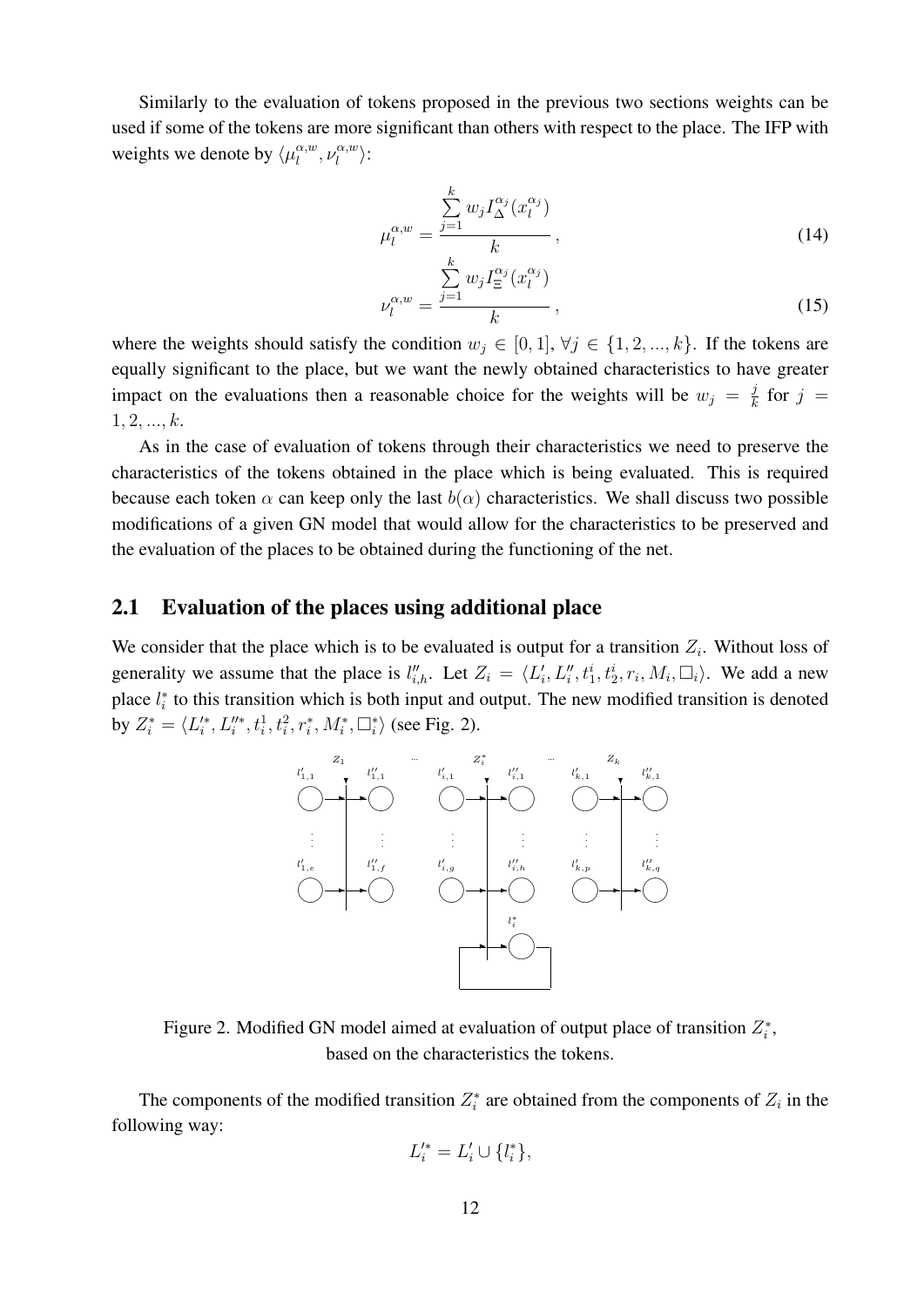$$
L_i''^* = L_i'' \cup \{l_i^*\}.
$$

If  $r_i = [L'_i, L''_i, r_{l'_{i,s},l''_{i,t}}]$  is the index matrix of transition's conditions, then

$$
r_i^* = [L_i^{\prime *}, L_i^{\prime \prime *}, \{r_{l_{i,s}^\prime, l_{i,t}^{\prime \prime}}^* \} ] \, ,
$$

where

$$
(\forall l'_{i,s} \in L'_{i})(\forall l''_{i,t} \in L''_{i})(r^*_{l'_{i,s},l''_{i,t}} = r_{l'_{i,s},l''_{i,t}}),
$$
  

$$
(\forall l'_{i,s} \in L'_{i})(r^*_{l'_{i,s},l^{*}_{i}} = "false"),
$$
  

$$
(\forall l''_{i,t} \in L''_{i})(r^*_{l^*_{i},l''_{i,t}} = "false"),
$$

 $r_{l_i^*,l_i^*}^*$  = "at least one token has been transferred to place  $l_{i,h}''$ ".

If  $M_i = [L'_i, L''_i, \{m_{l'_{i,s},l''_{i,t}}\}]$  is the index matrix with the capacities of the arcs, then

$$
\begin{aligned} r_i^* &= \left[L_i^{\prime *}, L_i^{\prime *}, \{r_{l_{i,s}^\prime, l_{i,t}^{\prime \prime}}^*\}\right], \\ M_i^* &= \left[L_i^{\prime *}, L_i^{\prime \prime *}, \{m_{l_{i,s}^\prime, l_{i,t}^{\prime \prime}}^*\}\right], \end{aligned}
$$

where

$$
(\forall l'_{i,s} \in L'_{i})(\forall l''_{i,t} \in L''_{i})(m^*_{l'_{i,s},l''_{i,t}} = m_{l'_{i,s},l''_{i,t}}),
$$
  
\n
$$
(\forall l'_{i,s} \in L'_{i})(m^*_{l'_{i,s},l^{*}_{i}} = 0),
$$
  
\n
$$
(\forall l''_{i,t} \in L''_{i})(m^*_{l^{*}_{i},l''_{i,t}} = 0),
$$
  
\n
$$
m^*_{l^{*}_{i},l^{*}_{i}} = 1.
$$
  
\n
$$
\Box^{*}_{i} = \Box_{i}.
$$

The modified GN we denote by

$$
E^*=\langle\langle A^*, \pi_A^*, \pi_L^*, c^*, f^*, \theta_1^*, \theta_2^*\rangle, \langle K^*, \pi_K^*, \theta_K^*\rangle, \langle T, t^0, t^*\rangle, \langle X^*, \Phi^*, b^*\rangle\rangle,
$$

where  $A^* = A \setminus \{Z_i\} \cup \{Z_i^*\}$ . The priorities of the corresponding transitions in E and  $E^*$ are equal, i.e.

$$
(\forall Z_j \in A \setminus \{Z_i\}) (\pi_A^*(Z_j) = \pi_A(Z_j)),
$$
  

$$
\pi_A^*(Z_i^*) = \pi_A(Z_i).
$$

All other functions of  $E^*$  are defined analogously — they coincide with their corresponding functions of E over the common components for both nets and we shall only describe the differences related to the new place  $l_i^*$ . The priority of  $l_i^*$  should be the lowest among all input places of  $Z_i^*$ , i.e.  $\pi_L^*(l_i^*) < \min_{l'_{i,j} \in pr_1 Z_i}$  $\pi_L(l'_{i,j})$ . For the capacity we have  $c^*(l_i^*) = 1$ . In the initial time moment a token  $\alpha_i^*$  stays in place  $l_i^*$  with initial characteristic the place which is to be evaluated and a list with the tokens and the criterion for evaluation of each of them:

 $\langle u''_{i,h}, \langle \alpha_1,$  criterion for  $\alpha_1 \rangle$ ,  $\langle \alpha_2,$  criterion for  $\alpha_2 \rangle$ , ...,  $\langle \alpha_j,$  criterion for  $\alpha_j \rangle$ ".

The priority of the token  $\alpha_i^*$  has no effect on the functioning of the net and it can be chosedn to be the lowest among all other tokens. The time coponents are the same for both nets. If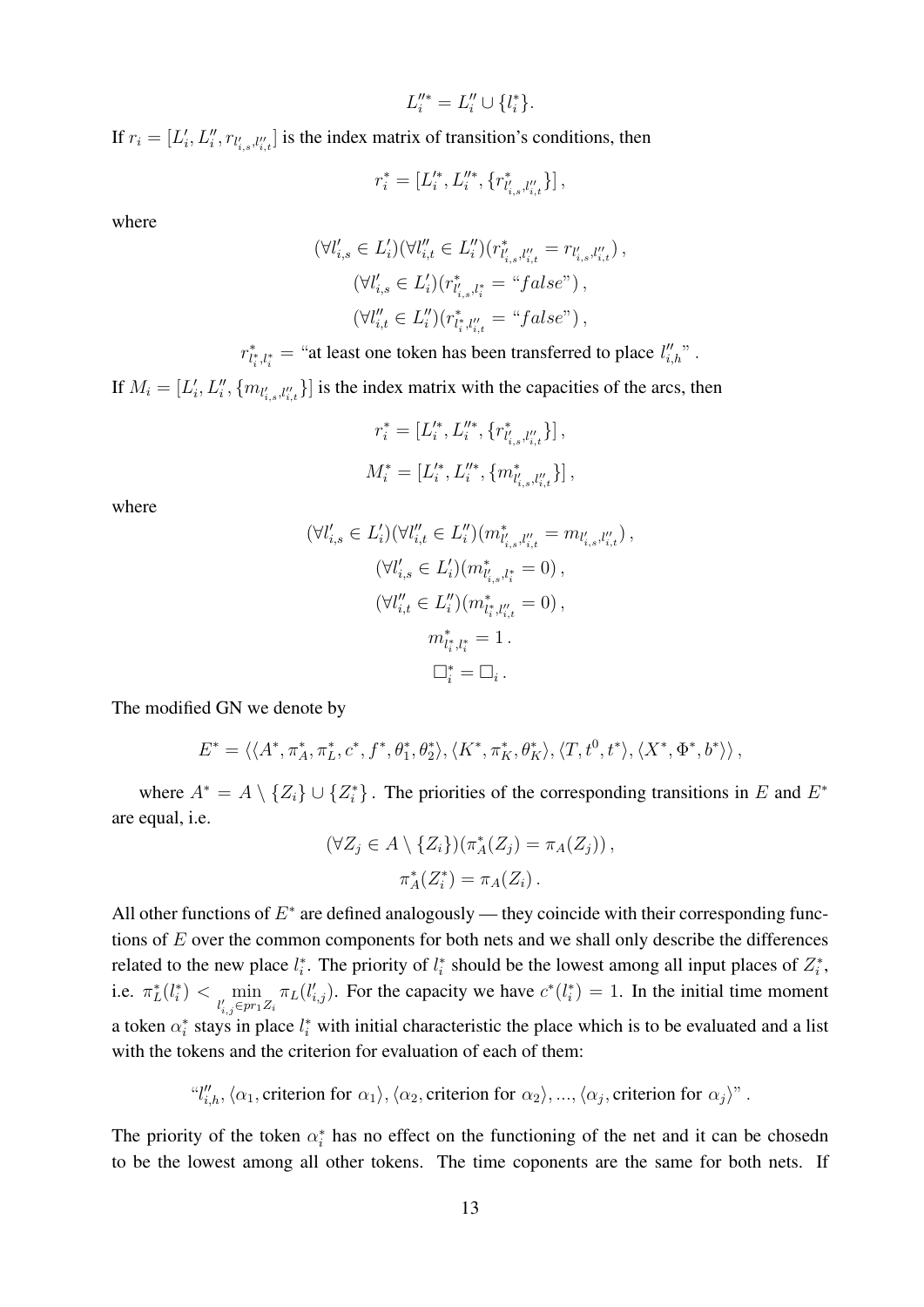$\alpha_{i_1}, \alpha_{i_2}, ..., \alpha_{i_k}$  are the tokens which have entered place  $l''_{i,h}$  at the current time step, then  $\alpha_i^*$ obtains the characteristic

$$
\Phi_{l_i^*}^*(\alpha_i^*) = \text{``}\langle \alpha_{i_1}, \Phi_{l_{i,h}''}(\alpha_{i_1}) \rangle, \langle \alpha_{i_2}, \Phi_{l_{i,h}''}(\alpha_{i_2}) \rangle, ..., \langle \alpha_{i_j}, \Phi_{l_{i,h}''}(\alpha_{i_j}) \rangle, \langle \mu_{l_{i,h}''}^{\alpha}, \nu_{l_{i,h}''}^{\alpha} \rangle
$$
"

where the IFP  $\langle \mu_{l'_{i,h}}^{\alpha}, \nu_{l''_{i,h}}^{\alpha} \rangle$  is obtained from formulae (12) and (13). If we want to use fixed weights for the evaluation, then these weights should be included in the initial characteristic of  $\alpha_i^*$ :

 $\langle u''_{i,h}, \langle \alpha_1,$  criterion for  $\alpha_1, w_1 \rangle$ ,  $\langle \alpha_2$ , criterion for  $\alpha_2, w_2 \rangle$ , ...,  $\langle \alpha_j,$  criterion for  $\alpha_j, w_j \rangle$ ".

In this case the IFP  $\langle \mu_{\mu\nu}^{\alpha,w} \rangle$  $\alpha, w \atop l''_{i,h}$ ,  $\nu^{\alpha, w}_{l''_{i,h}}$  $\begin{bmatrix} \alpha,w\\ l'_{i,h} \end{bmatrix}$  is obtained from formulae (14) and (15).

Finally, token  $\alpha_i^*$  keeps all of its characteristics, i.e.  $b^*(\alpha_i^*) = \alpha_i^* \infty$ .

Evaluations of other output places of the same transition can be obtained just by changing the characteristic function  $\Phi_{l_i^*}^*$  and the predicate  $r_{l_i^*,l_i^*}^*$ . Evaluations of output places of other transitions can be obtained by applying the same modification to them. For the original and the modified net we have:

**Theorem 1.**  $E \subset B^*$ .

## 2.2 Evaluation of places using the characteristic function of the places  $\Psi$  of **GNCP**

A more convenient way to evaluate a place on the basis of the characteristics assigned to the tokens in it is through the characteristic function  $\Psi$ . Let E be a GN and

$$
E^* = \langle \langle A, \pi_A, \pi_L, c, f, \theta_1, \theta_2 \rangle, \langle K, \pi_K, \theta_K \rangle, \langle T, t^0, t^* \rangle, \langle X, Y, \Phi, \Psi, b \rangle \rangle,
$$

be a GNCP obtained from E. All components except the characteristic functions Y and  $\Psi$  are the same as in  $E$ . The characteristic function Y assigns initial characteristic only to the place which is to be evaluated —  $l''_{i,h}$  — in the form

$$
Y_{l''_{i,h}} = "l''_{i,h}, \langle \alpha_1, \text{criterion for } \alpha_1 \rangle, \langle \alpha_2, \text{criterion for } \alpha_2 \rangle, ..., \langle \alpha_j, \text{criterion for } \alpha_j \rangle"
$$

If  $\alpha_{i_1}, \alpha_{i_2}, ..., \alpha_{i_k}$  are the tokens which have entered place  $l''_{i,h}$  during the current time step, then  $l''_{i,h}$  obtains the characteristic

$$
\Psi^*_{l''_{i,h}} = \text{``}\langle \alpha_{i_1}, \Phi_{l''_{i,h}}(\alpha_{i_1}) \rangle, \langle \alpha_{i_2}, \Phi_{l''_{i,h}}(\alpha_{i_2}) \rangle, ..., \langle \alpha_{i_j}, \Phi_{l''_{i,h}}(\alpha_{i_j}) \rangle, \langle \mu^\alpha_{l''_{i,h}}, \nu^\alpha_{l''_{i,h}} \rangle \text{''}
$$

The use of GNCP allows us to evaluate the places without changing the graphical structure of the net. Evaluations of other places can be obtained by extending the characteristic functions Y and  $\Psi$  over them in the same way. Again it is clear that the modified net preserves the functioning and results of work of the given net, i.e.

**Theorem 2.**  $E \subset K^*$ .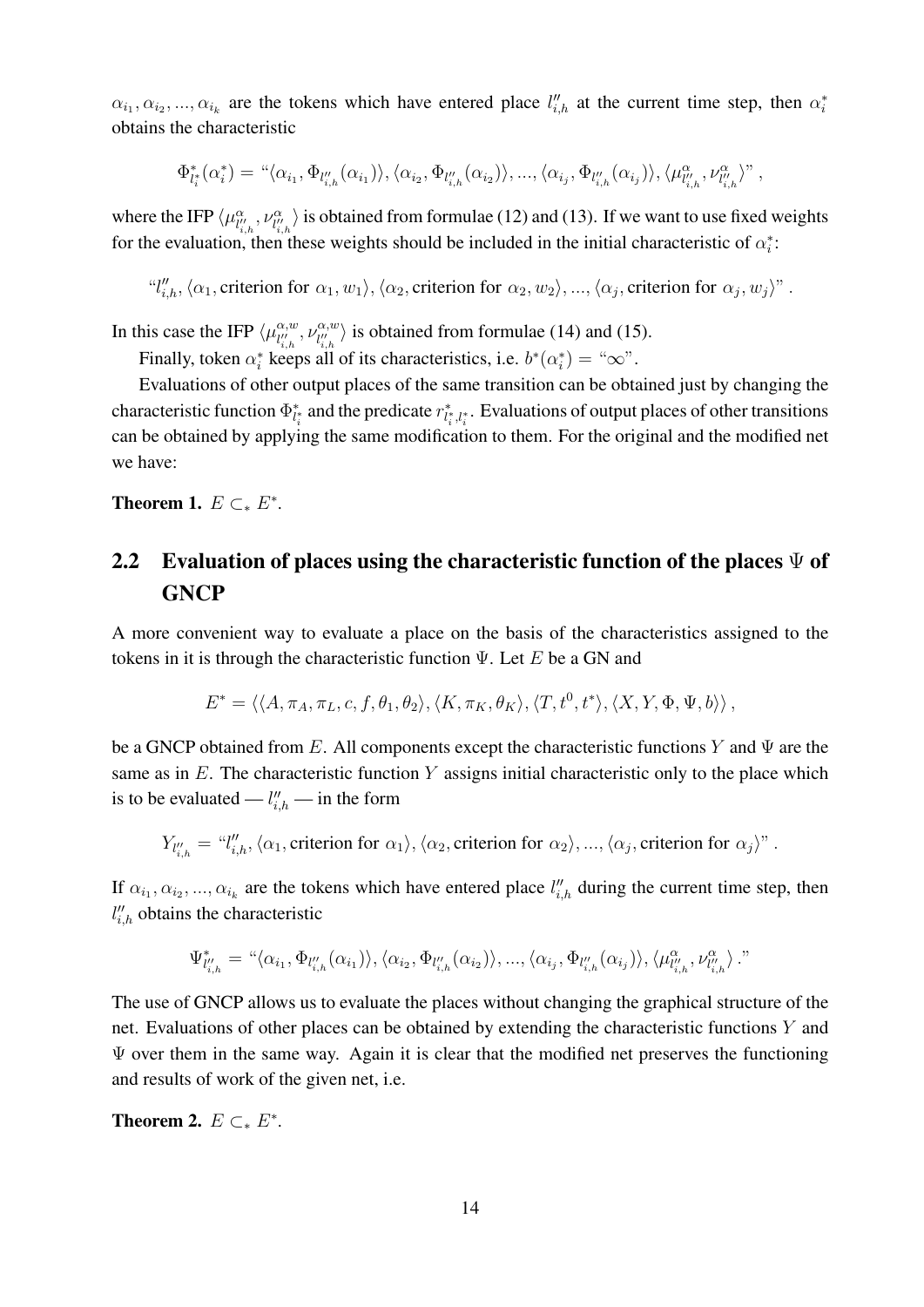## 3 Evaluation of places in GNCP based on their characteristics

Another approach to the evaluation of places, in the case of GNCP, is based on the characteristics assigned to them through the function  $\Psi$ . Let l be the place which we want to evaluate with respect to some criterion and  $\langle \psi_0^l, \psi_1^l, ..., \psi_k^l \rangle$  be the vector of characteristics obtained by the place up to the current time moment. Let  $\Delta^l$  and  $\Xi^l$  be respectively the set of all possible "good" characteristics, i.e. those that satisfy the criterion, and all possible "bad" characteristics, i.e. those that do not satisfy the criterion. Using the indicator functions of the two sets:

$$
I^l_{\Delta}(\psi_i^l) = \begin{cases} 0, & \text{if } \psi_i^l \notin \Delta^l \\ 1, & \text{if } \psi_i^l \in \Delta^l \end{cases} ,
$$
 (16)

$$
I_{\Xi}^{l}(\psi_{i}^{l}) = \begin{cases} 0, & \text{if } \psi_{i}^{l} \notin \Xi^{l} \\ 1, & \text{if } \psi_{i}^{l} \in \Xi^{l} \end{cases} , \qquad (17)
$$

we obtain the evaluation of place l with the IFP  $\langle \mu^l, \nu^l \rangle$  where

$$
\mu^l = \frac{\sum\limits_{j=0}^k I^l_{\Delta}(\psi^l_j)}{k+1},\tag{18}
$$

$$
\nu^{l} = \frac{\sum_{j=0}^{k} I_{\Xi}^{l}(\psi_{j}^{l})}{k+1}.
$$
\n(19)

As discussed in the previous sections, weights can be used so that greater significance is given to some of the characteristics in comparison to the others:

$$
\mu^{l,w} = \frac{\sum_{j=0}^{k} w_j I_{\Delta}^l(\psi_j^l)}{k+1},
$$
\n(20)

$$
\nu^{l,w} = \frac{\sum_{j=0}^{k} w_j I_{\Xi}^l(\psi_j^l)}{k+1},
$$
\n(21)

where  $w_j \in [0, 1]$  for  $j = 1, 2, ..., k$ . A simple way to catch the tendencies in the behavior of the place is to use as weights  $w_j = \frac{j+1}{k+1}$  for  $j = 0, 1, ..., k$ .

The possibility to assign characteristics to the places allows us to obtain evaluations of the places just by modifying the characteristic functions Y and  $\Psi$  while all other components of the net and the graphical representation remain the same. Let  $E$  be a GNCP (see Figure 1) and the place which we want to evaluate be  $l''_{i,h}$ . The modified GNCP we denote by

$$
E^* = \langle \langle A, \pi_A, \pi_L, c, f, \theta_1, \theta_2 \rangle, \langle K, \pi_K, \theta_K \rangle, \langle T, t^0, t^* \rangle, \langle X, Y^*, \Phi, \Psi^*, b \rangle \rangle,
$$

where all components except  $Y^*$  and  $\Psi^*$  remain the same as in the given GNCP E. The difference between the two nets comes from the values of  $Y^*$  and  $\Psi^*$  for place  $l''_{i,h}$ . The initial characteristics of the place is given by

$$
Y_{l''_{i,h}}^* = "Y_{l''_{i,h}},
$$
 criterion of evaluation".